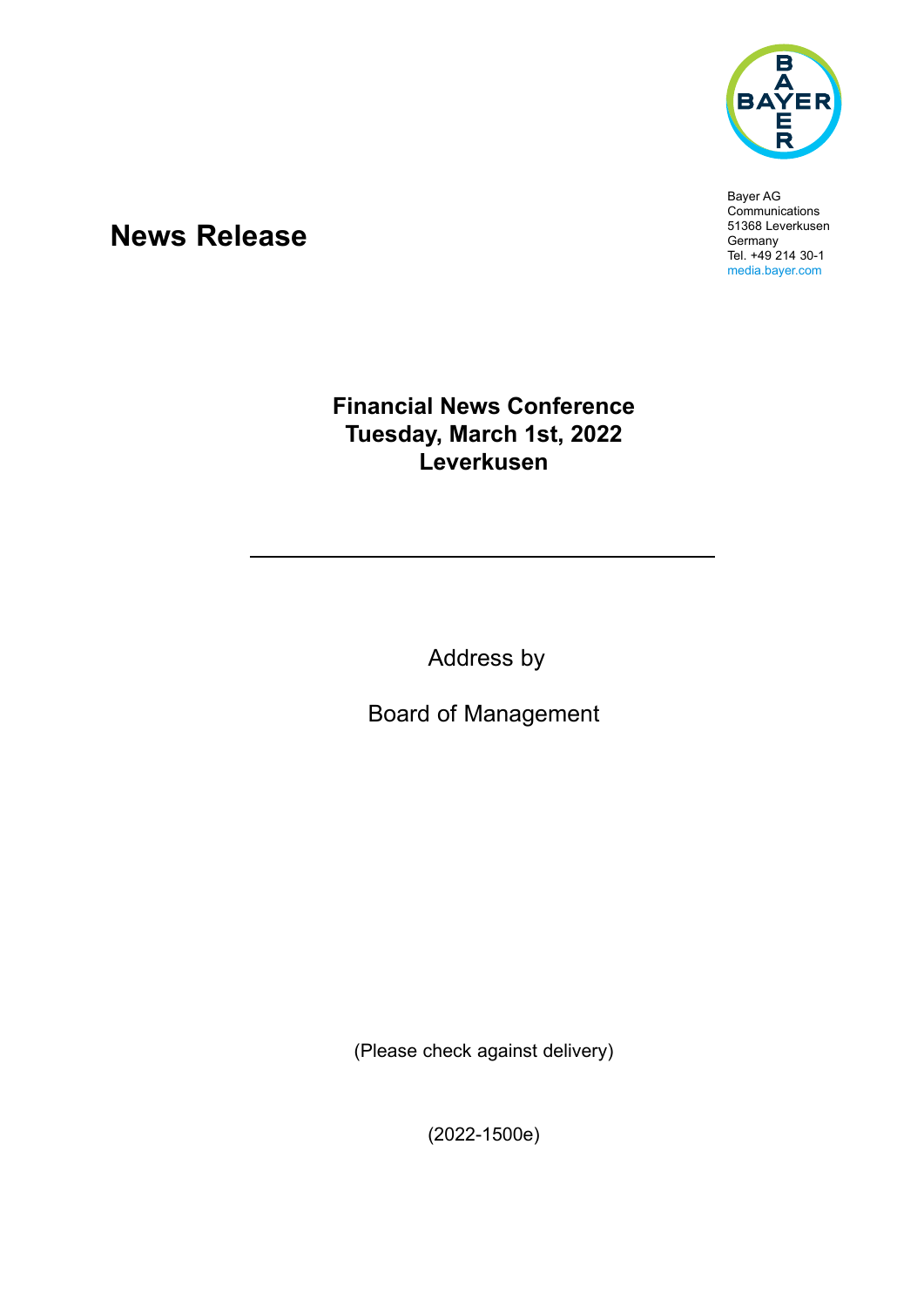### **Werner Baumann,** *Chairman of the Board of Management (CEO) of Bayer AG:*

Good morning everybody! On behalf of the entire Board of Management, I would like to wish you all a very warm welcome to our virtual Financial News Conference. I am delighted that Sarena Lin and Rodrigo Santos are joining us today for the first time.

In just a moment, we'll outline what we achieved in 2021 and present the outlook for our company this year.

But first of all, we too are certainly shocked by the events of the past few days and are very concerned about the situation of the Ukrainian people. An attack on a sovereign country in the middle of Europe – until last week, hardly any of us would have thought this possible. It's a heavy blow for the universal values of freedom and democracy. These situations call for the primacy of politics: Now is the time for united and decisive political action.

For our part, we are doing everything in our power to support our colleagues and their families in the Ukraine. Likewise, we are working to maintain the supply of our products to the population, including vital medicines and agricultural products to ensure food security. That applies to the Ukraine – but our concern and commitment to food security goes far beyond that, as the Ukraine is one of the world's largest exporters of grain.

We have also started to support with humanitarian aid, such as financial donations, vital medical products, and by providing accommodation for refugees. As during the COVID-19 pandemic, we are seeing a great willingness to help among our employees, which we as a company expressly support.

It is clear that the war in Ukraine is currently at the forefront of everybody's minds. Nevertheless, I'd now like to turn to the real reason for this event. As a joint Board of Management team, we'd like to show you what Bayer achieved in 2021 – and what our plans are for 2022.

When I look back at 2021, it was much more than just the year of transition that we announced at the beginning. Fiscal 2021 was a really good year for Bayer – both operationally and strategically. We posted substantial growth, strengthened our innovation pipeline and made progress toward our sustainability targets. All this shows that Bayer is on the right track!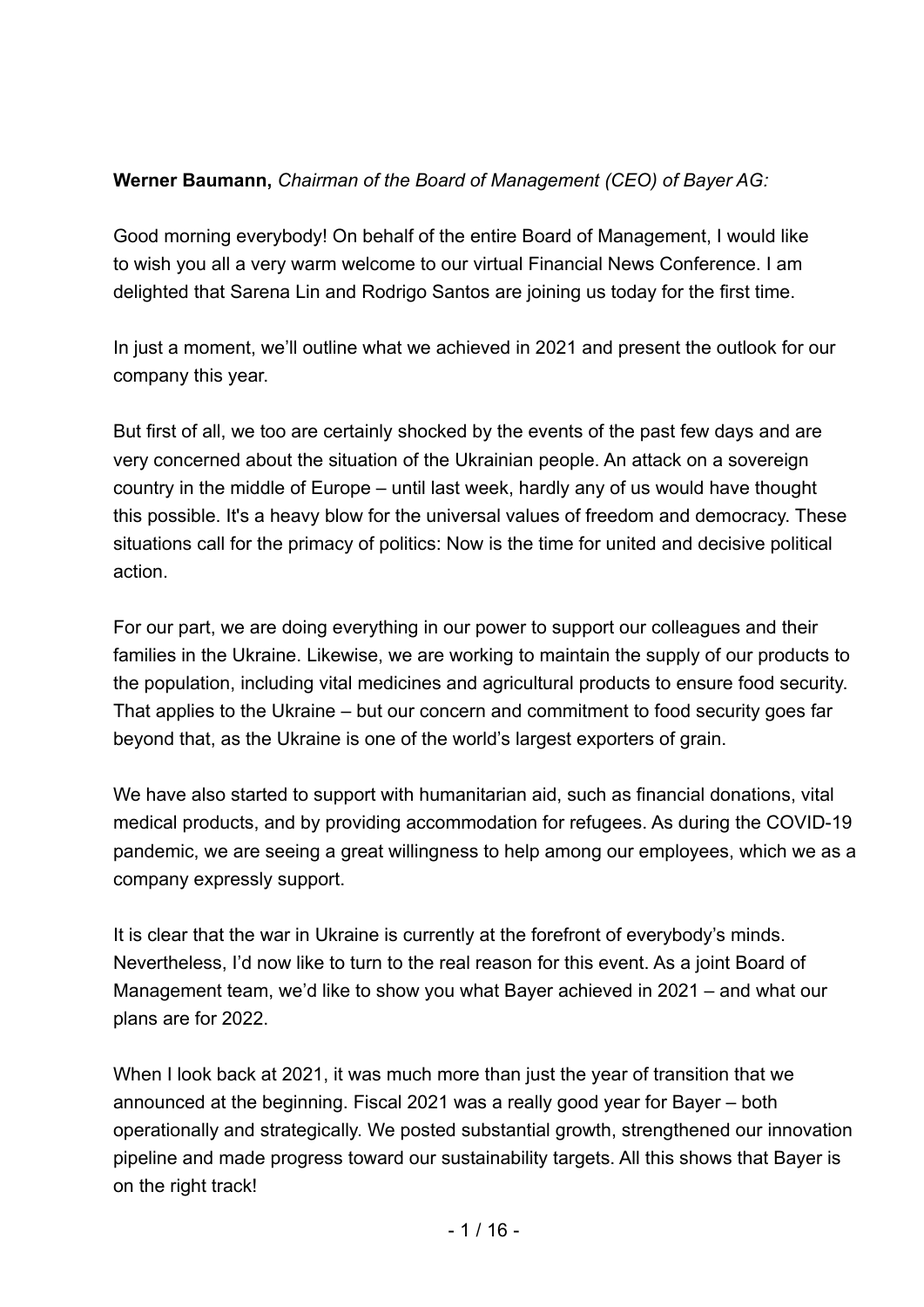Following very strong business performance, we revised our full-year guidance in November for the second time that year. We have now not only met this updated Group forecast, but in fact exceeded it. What is particularly encouraging is that all three divisions grew dynamically in 2021, and what's more, they all outpaced their respective markets.

Bayer Group sales increased substantially in 2021 to more than 44 billion euros. Clean EBITDA, our primary KPI for earnings, came in at more than 11 billion euros. Despite considerable investments in research and development and in the market launch of new products, we were able to almost completely offset negative currency effects and substantial cost increases. Core earnings per share increased very encouragingly to 6.51 euros. Wolfgang Nickl will go into these figures in more detail shortly.

But our accomplishments didn't stop there. We also made significant progress in innovation, and launched new products: for example, our new product for kidney disease Kerendia™, our new Intacta 2 Xtend™ soybeans and our new Bepanthen™ Derma skin care product. We invested a record 5.4 billion euros in research and development in 2021. And we also further expanded our innovation capabilities with numerous acquisitions, investments and partnerships. Our Leaps by Bayer unit now holds stakes in more than 50 innovative biotech startups.

As a life science company, our objective is to harness the huge opportunities offered by the state-of-the-art technologies emerging in this digital age – what experts are calling the Bio Revolution. We are leveraging the potential of gene editing in the fields of healthcare and agriculture. In medicine, we are researching the targeted editing of individual genes responsible for illnesses such as Parkinson's disease. In agriculture, we can give crops the traits they need to better withstand extreme weather conditions. The area of climate adaptation is likely to become increasingly significant over time.

We are also making good progress in our transformation into a carbon-neutral company. Sustainability is a key element of our strategic alignment. We continued to steadfastly drive forward these measures in 2021 and achieved major progress:

- We reduced our greenhouse gas emissions by 11.5 percent and are on track to achieve our goal of becoming carbon-neutral by 2030.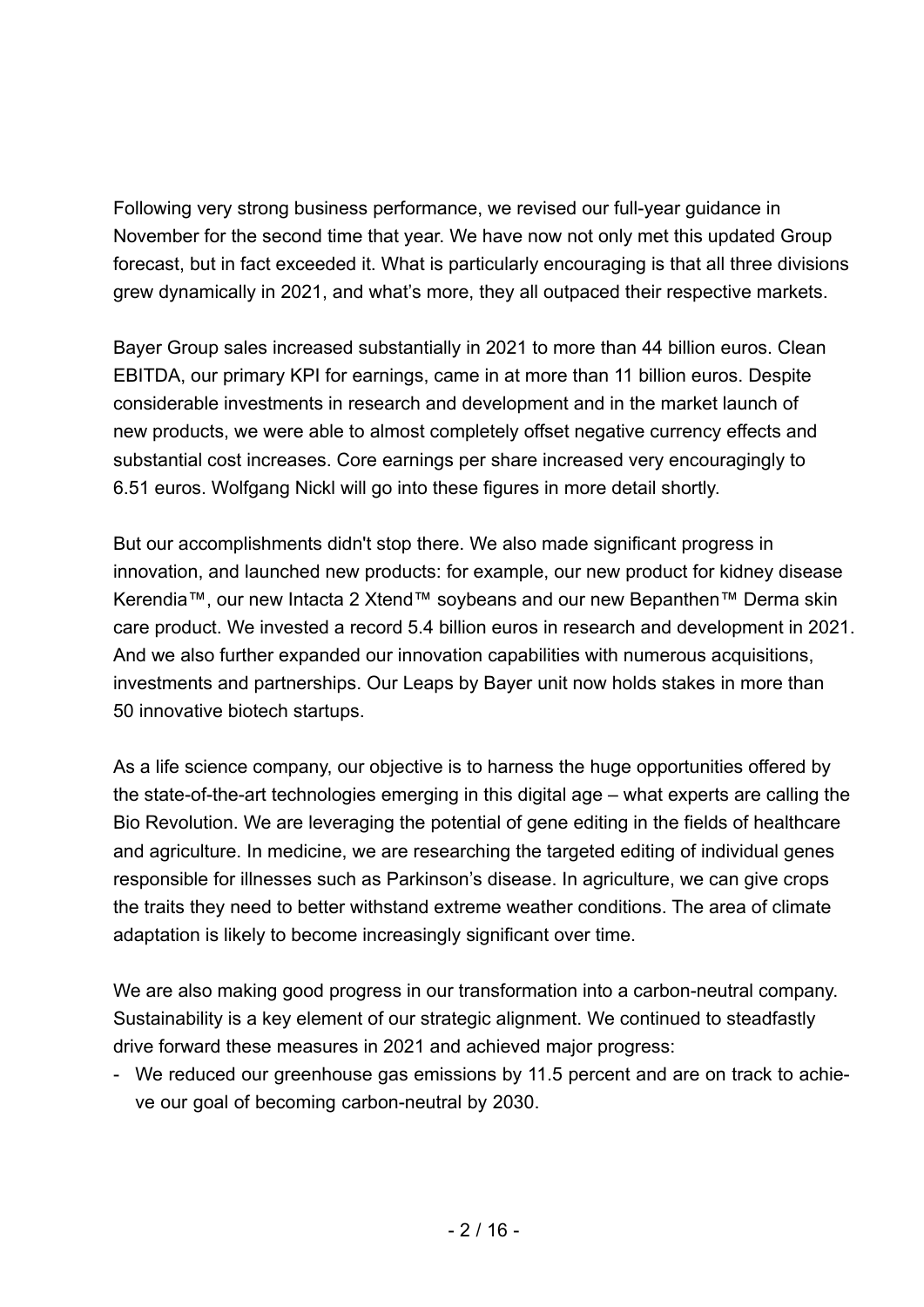- We have signed agreements for approximately 600,000 megawatt hours of electricity from renewable energy sources, and have thus increased its share in our power mix to roughly one quarter.
- We have set an internal  $CO<sub>2</sub>$  price of 100 euros per metric ton, which is incorporated into investment decisions and accelerates decarbonization.

In other words, last year we grew our business while at the same time reducing our emissions. This means that we have decoupled growth and  $\mathrm{CO}_2$  emissions. So we're on the right track here, too!

We are also seeing encouraging steps regarding the glyphosate litigation in the United States. The U.S. Supreme Court showed interest in the Hardeman case by inviting the Solicitor General, representing the U.S. Government, to file a brief in this case. Moreover, we have won two consecutive jury trials in California. We are continuing to execute our five-point plan and we are prepared for any outcome at the Supreme Court.

So, let's now take a closer look at fiscal 2021. And for that I will hand over to Wolfgang.

### **Wolfgang Nickl,** *Chief Financial Officer of Bayer AG:*

### Ladies and gentlemen,

A warm welcome from me, as well, and I'm pleased to now take a closer look at our figures for fiscal 2021. As Werner Baumann already mentioned: it was a really good year for Bayer.

I'd like to start with sales. Please keep in mind that, as usual, the percentage changes here are adjusted for currency and portfolio effects. Sales at the Bayer Group rose to 44.1 billion euros last year, up nearly nine percent compared with 2020, with all businesses and regions contributing.

Sales thus surpassed our updated forecast by around one billion euros, despite having to contend with – as expected – significant negative currency effects totaling 1.1 billion euros.

EBITDA before special items came in at 11.2 billion euros in 2021, slightly below prior year. Despite considerable investments in research and development and in the market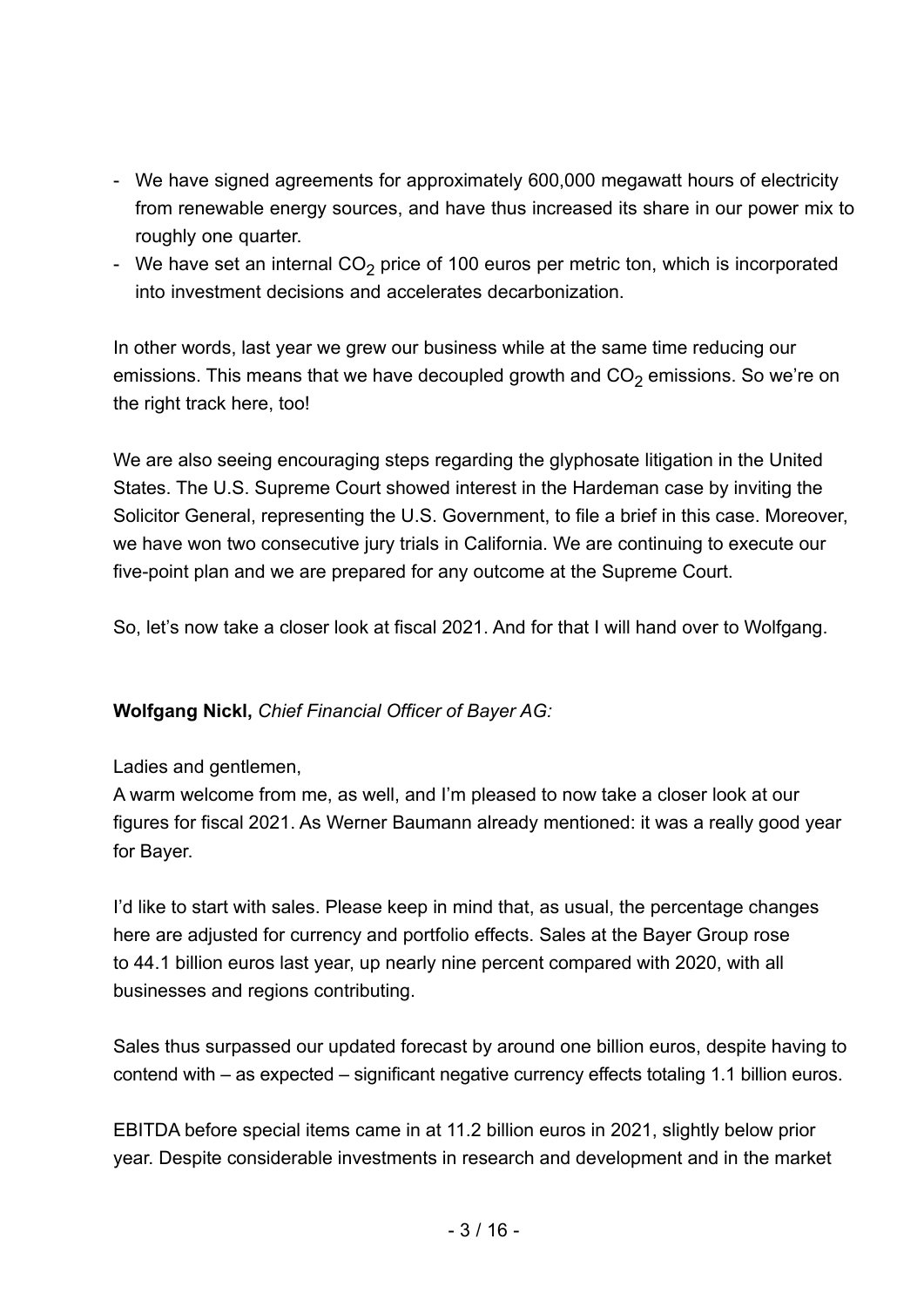launch of new products, we were able to almost completely offset negative currency effects and substantial – partially inflation-related – cost increases. My colleagues will go into more detail in a moment.

Core earnings per share came in at 6.51 euros, up slightly against the prior year. This was primarily driven by the higher earnings contribution from our agriculture business and the favorable development of the financial result after special items.

Another key indicator for us is free cash flow, which is the total operating cash flow less capital expenditures in property, plant and equipment and intangible assets. This figure increased to 1.4 billion euros in 2021, thereby clearly outperforming our expectations. Despite higher payments in connection with litigations, we are still up five percent from the prior-year level. This once again underscores our operational strength.

Overall, we surpassed our Group targets for last year. As Werner Baumann already mentioned, we raised our full-year forecast twice during 2021. The latest revised estimates for 2021 were from November, and we beat them. This particularly applies to sales, but also to the clean EBITDA, core earnings per share, free cash flow and net financial debt.

Together with the Supervisory Board, we will propose to the Annual Stockholders' Meeting a dividend of 2.00 euros. This means we are maintaining our dividend policy of distributing 30 to 40 percent of core earnings per share. Though we are closer to the lower part of this range, as was the case last year. Our reason is that we want to continue to systematically invest in innovation and growth, while at the same time reducing debt.

We achieved a great deal in 2021, and yet surely cannot be satisfied with the performance of our stock. Despite the positive development since the beginning of the year, the current share price does not even come close to reflecting the company's true value in our opinion. We are working hard to help the share continue to rebound through good results and by reliably achieving our targets.

This brings us to the performance of our divisions – so let's start with our agriculture business.

Sales at Crop Science increased by over 11 percent to 20.2 billion euros. And in Latin America and Asia/Pacific, we achieved double-digit percentage growth. Business was also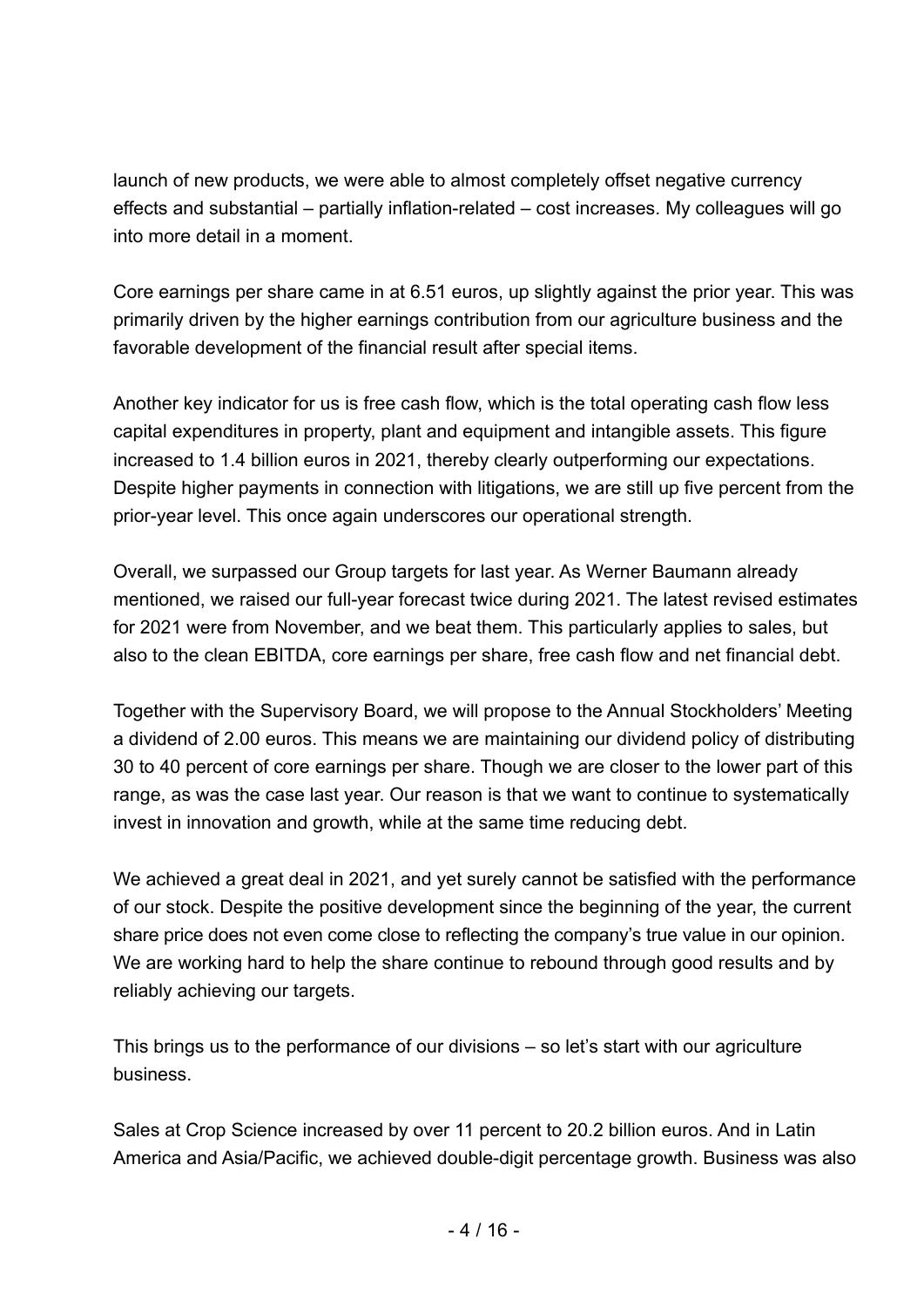very good in North America and EMEA, thus in Europe, the Middle East and Africa. At Corn Seed & Traits, we were able to significantly expand our market share in North America and Latin America. We also benefited from price increases across all regions. At Soybean Seed & Traits, sales grew by double-digit percentages in North America and Latin America due to an increase in volumes and prices. Our sales of herbicides were up by double digits, too, supported by substantial price increases.

EBITDA before special items at Crop Science rose by 3.6 percent in 2021 to 4.7 billion euros. Here, we were able to compensate for inflation-related cost increases, as well as for negative currency effects of 387 million euros.

At our Pharmaceuticals Division, we saw some of our businesses clearly recovering from the impact of the COVID-19 restrictions in 2021, in particular ophthalmology, radiology and women's healthcare. Sales at Pharmaceuticals climbed markedly overall, rising by 7.4 percent to 18.3 billion euros.

In ophthalmology, we saw sales of our blockbuster drug Eylea™ capture market share. Sales of Eylea™ surged by 19 percent in total.

And sales of our top-selling drug Xarelto™ also climbed significantly, with growth of 6 percent. Higher volumes, particularly in China and Russia, were partially offset by price-related declines in sales due primarily to new tender procedures in China. What's more, we were able to launch several new products very successfully.

EBITDA before special items at Pharmaceuticals amounted to 5.8 billion euros in 2021, below the prior-year figure. This was due to the launch of new products and significant investments in our pharmaceutical research.

At Consumer Health, we saw an excellent business performance once again in 2021. Sales advanced by 6.5 percent to 5.3 billion euros, with the division maintaining its momentum through broad-based growth across all regions.

The greater focus on health and prevention in connection with the pandemic continued to generate substantial growth in the Nutritionals category, which saw sales rise 12 percent in 2021. Sales in the Dermatology and Pain & Cardio categories increased by 5 percent and 8 percent, respectively, buoyed by the launch of innovative products.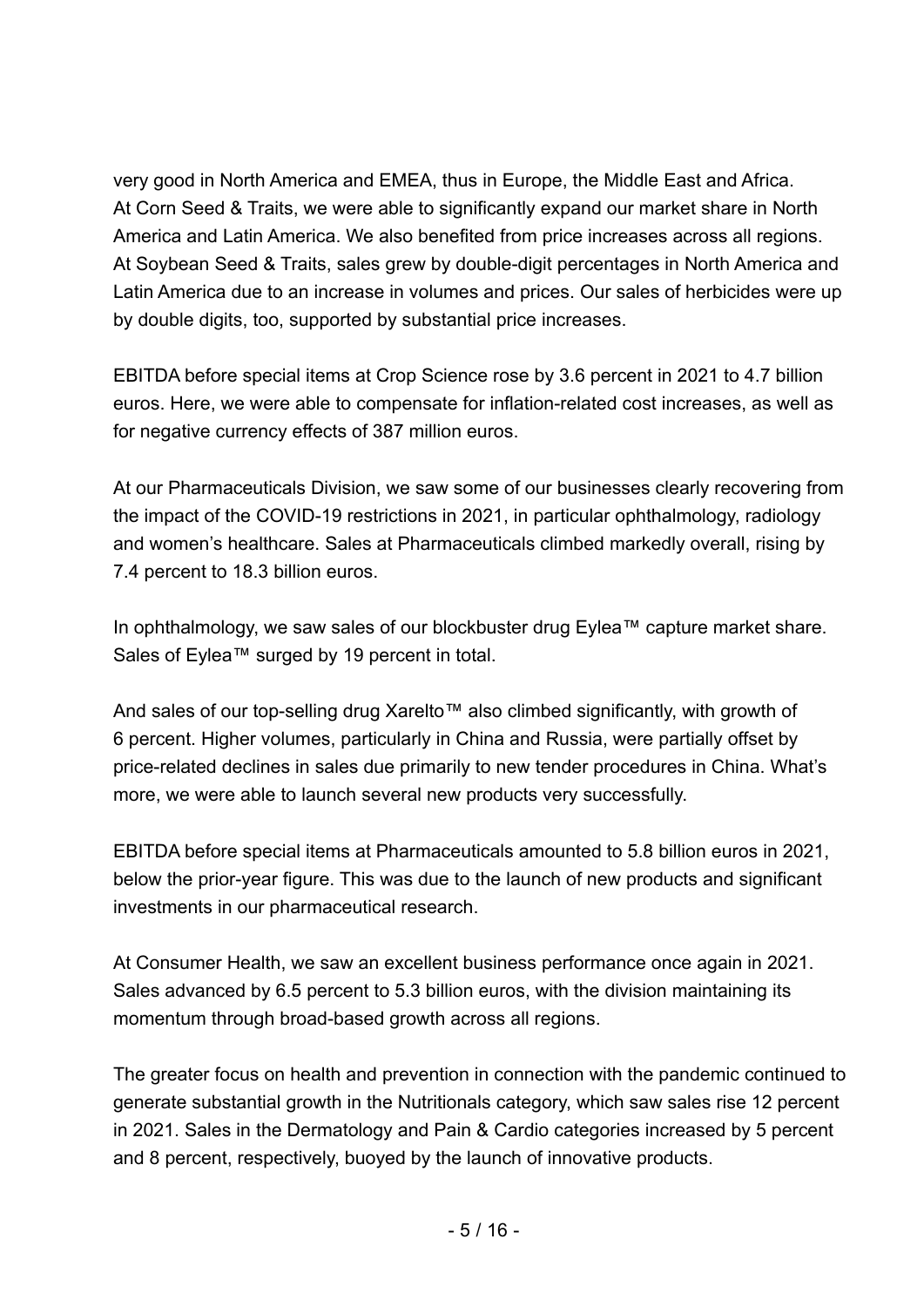In the Allergy & Cold category, we saw a moderate flu season in the first half of 2021, mainly due to the COVID-19 restrictions. However, the category achieved strong growth in the second half of the year.

EBITDA before special items at Consumer Health in 2021 came in at 1.2 billion euros, a substantial increase of 6.8 percent compared with 2020. Here, we were able to compensate for inflation-related costs, as well as negative currency effects through continuous price and cost management.

That concludes my review of our financial figures for 2021. And now it's time to hear more from those in charge of our business operations. So, I'd first like to hand over to Rodrigo.

**Rodrigo Santos,** *Member of the Board of Management of Bayer AG and President of the Crop Science Division:*

### Hello everybody!

Thanks for the opportunity to share the important developments that happened in 2021 on our journey to shape the future of sustainable and digital agriculture to benefit farmers, consumers, and the planet.

When I travel around the world and talk to farmers, I am always impressed when I hear about the significant challenge that they must overcome: Producing affordable, safe and healthy food for a growing population, while at the same time dealing with more extreme climate conditions and even fewer resources.

I strongly believe that agriculture can be part of the solution to climate change, helping to create a carbon-neutral future. To achieve that, we need to continue to innovate and create the technology that will help small, medium, and large farmers globally.

And that's why 2021 was an outstanding year for Bayer's Crop Science division. We were able to make significant progress on our innovation pipeline. We achieved more than 500 seed deployments and more than 300 new crop protection product registrations, as well as continuing to advance innovation in biologicals, biotechnology and digital farming solutions.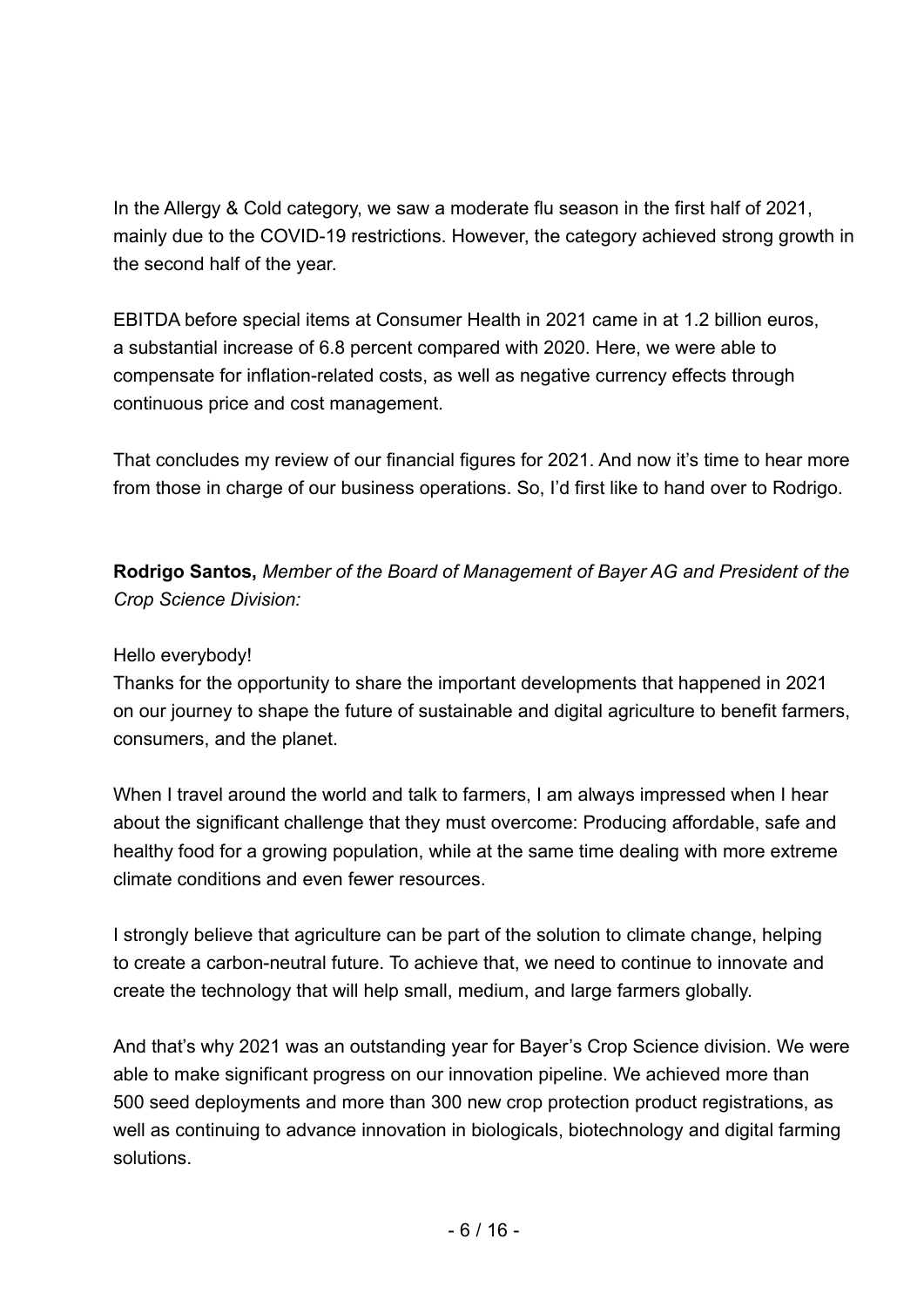A great example of that was the launch of the RNAi-based corn rootworm trait technology in Brazil and the US with VTPRO4™ and SmartStax™ Pro. This is truly an industry first. In soybeans, we also launched the third generation of biotechnology in Brazil with Intacta 2 Xtend™ on 800,000 acres and we successfully launched Xtend™ Flex in the United States on 16 million acres, defending our position as the #1 in soybean weed control in North America.

Turning to digital farming solutions, 2021 saw a strong expansion of our digital platforms for farmers. For instance, Climate FieldView™ reached 180 million subscribed acres in 23 countries and we now have 70 partners on the platform. We also expanded our Orbia digital ag-market place in Latin America and entered into a new collaboration with Microsoft to upgrade and enhance our digital infrastructure for B2B solutions, opening up many new opportunities to bring farmers value-adding tools that leverage data from their fields.

The digital platform also allowed us to make very strong progress on the Carbon Farming Program through which farmers, by employing sustainable practices, can sequester carbon in the soil, helping to combat climate change. More than 2,600 farmers in 10 countries around the world are participating now in the Carbon Farming Program which is a great achievement.

We also established a new collaboration that goes even further. Bayer, Amazon Services and Bushel have together launched the Carbonview project in the United States. It is intended to become the first digital solution to enable farmers to measure the carbon footprint of their entire corn value chain. The first pilot project was recently initiated, and we're excited to see what comes next.

Beyond digital, collaborations are also helping us drive innovation for tomorrow. For instance, we are investing in partnerships through our LEAPS venturing platform and with other companies in areas such as the biological treatment of seeds that can help to capture nitrogen and reduce the need to use fertilizer.

All these innovations have the clear goal to help farmers to be successful and by doing so, Bayer will also succeed. And you can see this clearly in the results shared by Wolfgang for 2021, where we achieved 11.1 percent sales growth and 4 percent EBITDA growth, as well as in our guidance for 2022.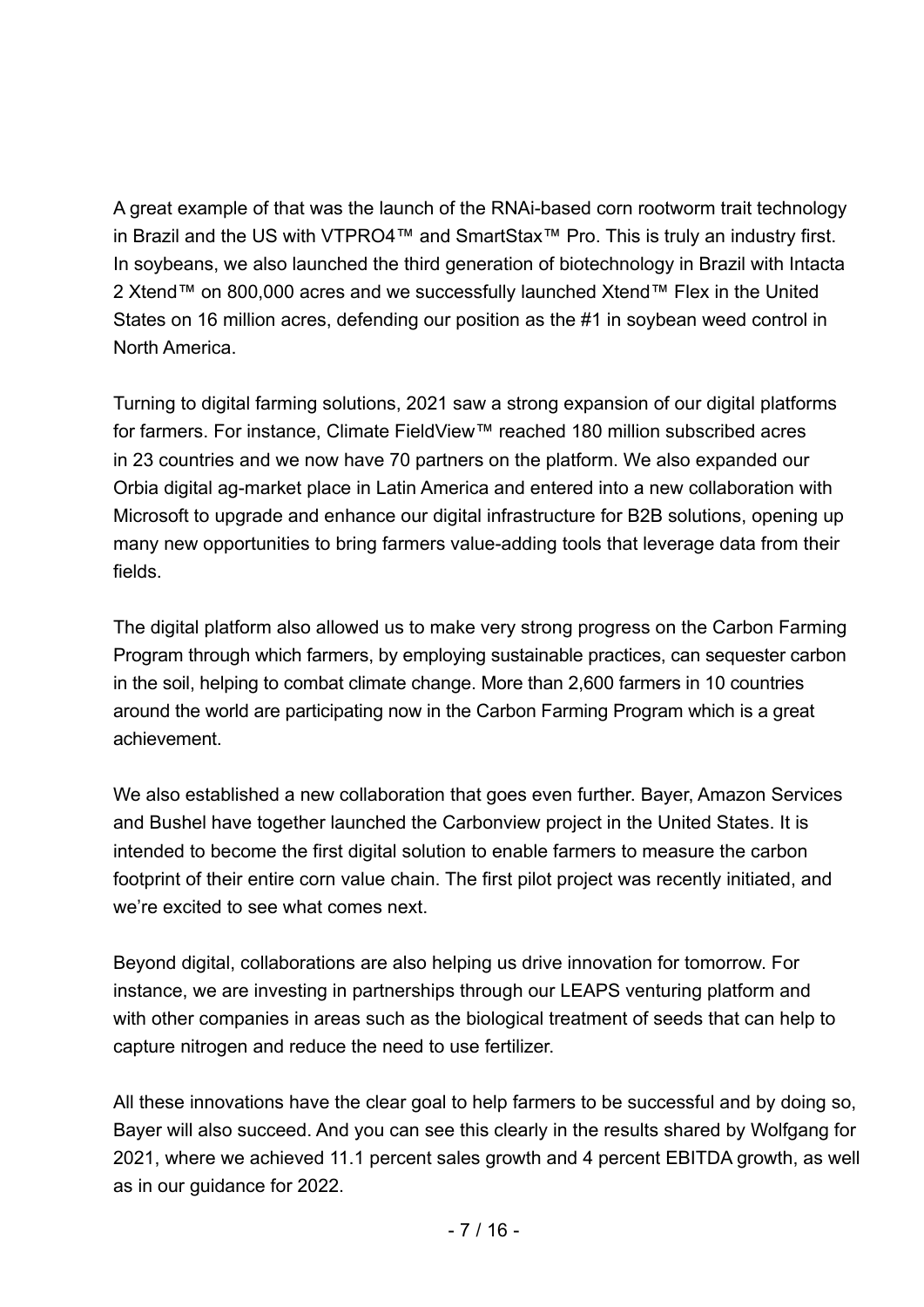For this year, we are guiding for 7 percent currency and portfolio adjusted sales growth and EBITDA before special items of 25-26 percent. That will help us to continue the positive cycle of investments in innovation for sustainable and digital agriculture that will benefit farmers, as well as society as a whole.

And with that, I'd like to hand over to Stefan Oelrich and our pharmaceutical business. Stefan, over to you!

**Stefan Oelrich,** *Member of the Board of Management of Bayer AG and President of the Pharmaceuticals Division:*

Many thanks Rodrigo! I am delighted to be able to give you a brief update on our Pharmaceuticals business.

Our results have already been talked about. Of course, we are pleased with the strong growth. Our business has continued to recover from the effects of the ongoing COVID 19 pandemic. The fact that the number of treatments – particularly in the areas of ophthalmology, women's healthcare and radiology – has again risen sharply is very good news – especially for patients.

2021 was an important year for setting the course of our R&D activities in the future, as well as for our launches of new products with blockbuster potential. Over the past three years, we have been systematically and very successfully driving forward a fundamental transformation of our innovation model. During this period, we have concluded more than two dozen alliances and acquisitions. We have also successfully created an industryleading cell and gene therapy platform and, with the acquisition of Vividion, gained access to new modalities in the field of chemical active substances.

Let me first turn to the new products that we successfully launched in 2021. Given the very good study results, we now believe that these products have a peak sales potential of more than 5 billion euros.

In fall 2021, for example, we launched our new drug product Kerendia™ in the United States and are now once again fully present on the U.S. market with a product in the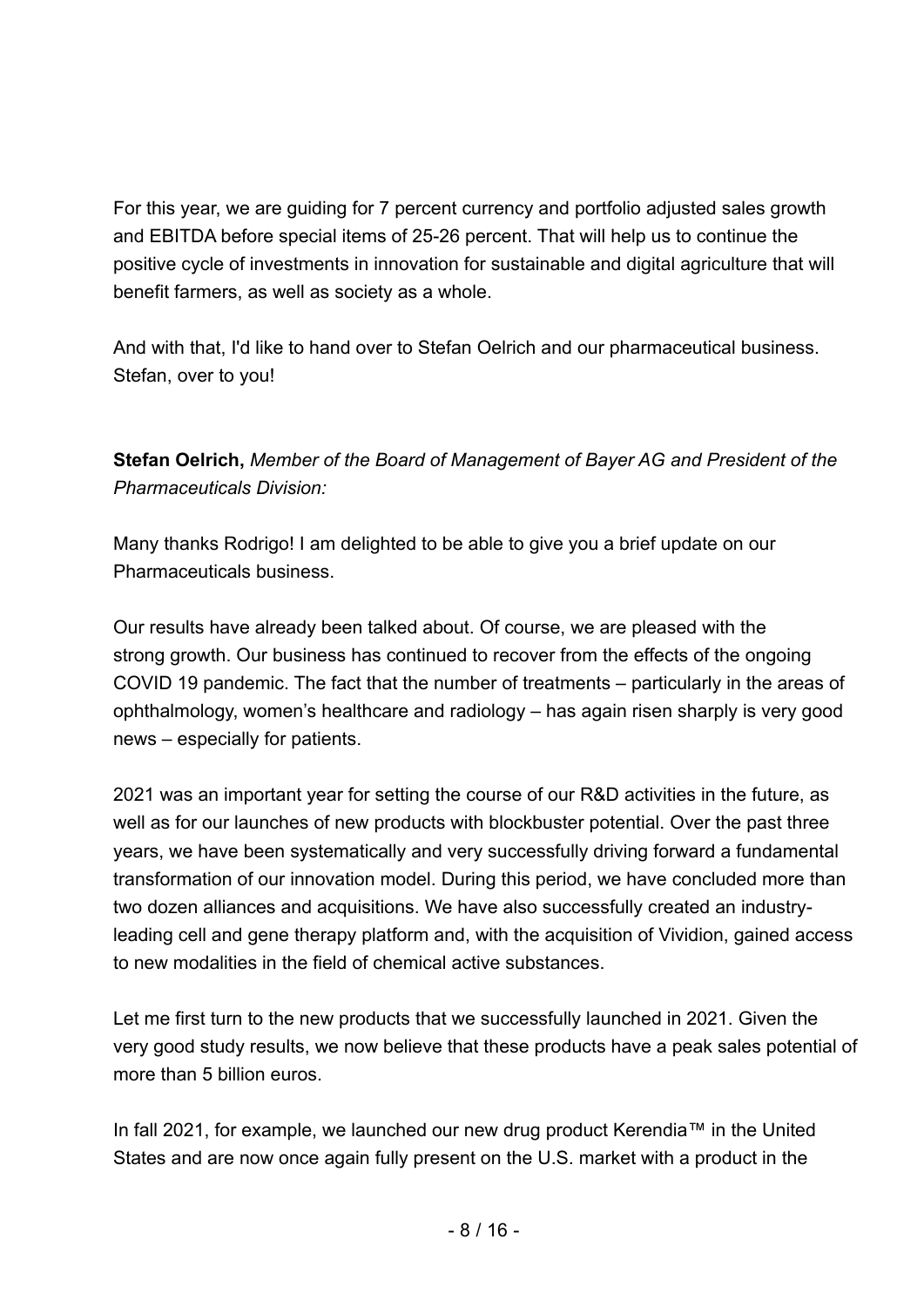cardiovascular area. It is the first drug of its kind for adult patients with chronic kidney disease and type 2 diabetes. Worldwide, there are 160 million people living with this disease. Last week, the European Medicines Agency EMA likewise granted us marketing authorization on the basis of the new study data.

Another example, this time in cardiovascular medicine, is our new product Verquvo™ for chronic heart failure. We were granted regulatory approval for Verquvo™ in several key markets last year, including the European Union.

With sales of 219 million euros, our new cancer drug Nubeqa™ performed exceptionally well in 2021, driven by higher volumes in the United States. In view of the positive results of the Phase 3 ARASENS trial, we have now raised the peak sales potential of Nubeqa™ to more than 3 billion euros.

We have also achieved great progress in our work to further develop our pipeline, for example with our development candidate elinzanetant for the treatment of vasomotor symptoms during menopause. In addition, we are currently conducting research into an active substance that may inhibit coagulation Factor XI and could be launched on the market as a successor to our current bestseller product Xarelto™ in the coming years. A Phase 3 trial with this compound is set to start before the end of this year.

We also received some good news in relation to Xarelto™ last year. In October, the European Patent Office reversed a first instance decision and maintained our patent for the most widely used, once-daily administration of Xarelto™ until January 2026. At country level, the option to challenge the patent remains, but overall on the European level, we have secured exclusivity for Xarelto™ for almost two years longer than previously anticipated.

So we've achieved a lot over the past two years, and we have also already announced some exciting news this year.

Complementing our current activities, we have established a new research focus in cell and gene therapy, which is now an industry leader in the global pharmaceutical business. This involves, on the one hand, the targeted modification of individual genes responsible for diseases and, on the other, the use of pluripotent stem cells, which raises regenerative medicine to an unprecedented level.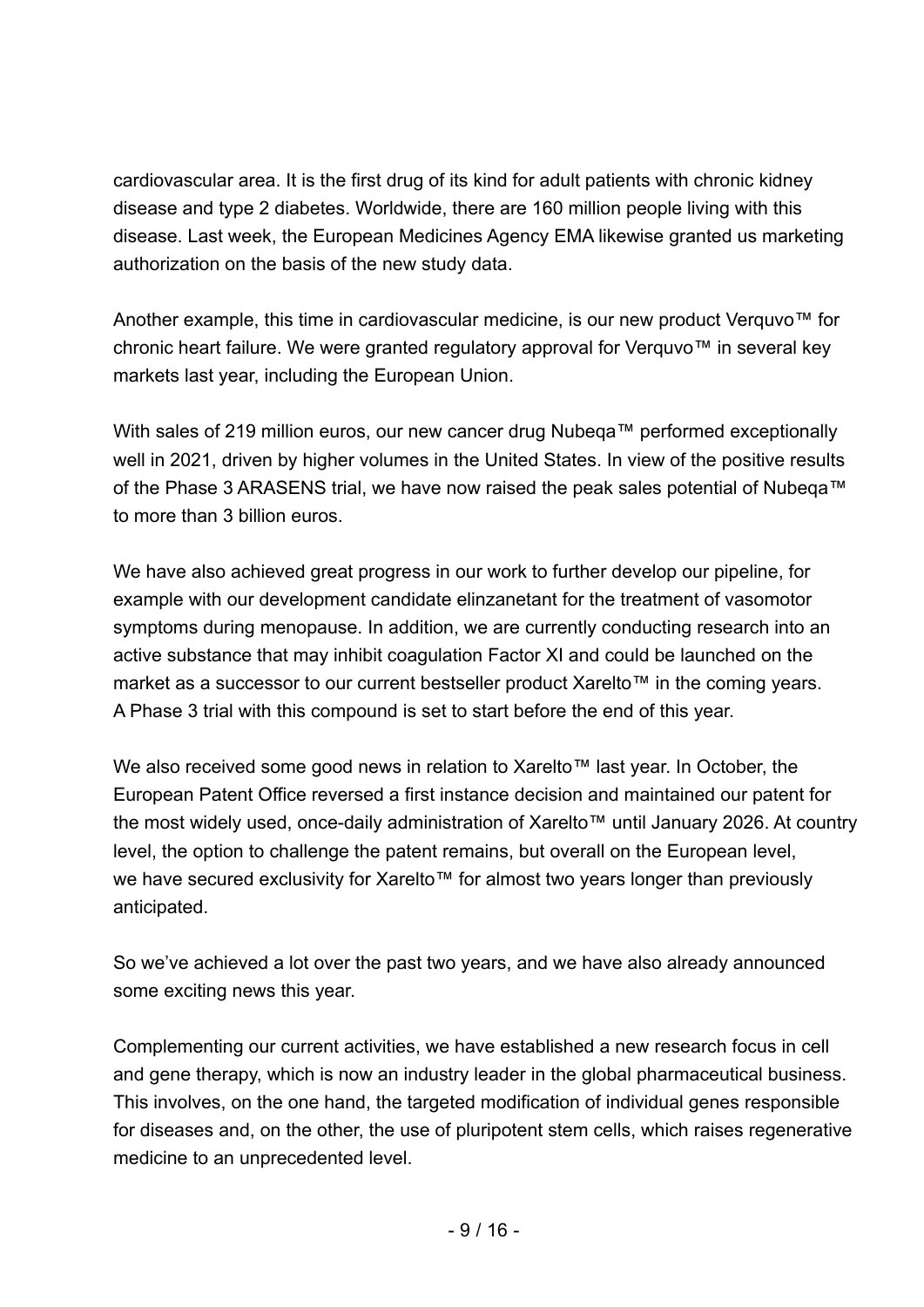So we are conducting research into completely novel therapies for several diseases. In the area of Parkinson's disease, we currently have two different Phase 1 trials ongoing with patients in the United States and Canada. We expect initial results from one of these two studies by the end of this year.

Over the past years, we have successively built up our platform for cell and gene therapy through pioneering acquisitions. Through our latest strategic partnership with Mammoth Biosciences, we secured access to novel gene editing technologies. Mammoth was co-founded by Jennifer Doudna, who was honored with the 2020 Nobel Prize in Chemistry in recognition of the discovery of the CRISPR/Cas gene scissors method. This is another partnership that gives us access not only to the latest technologies, but also to the top scientists and visionaries in the biotech scene. At the same time, it also enhances our own appeal as a partner in what is without doubt a very exciting research environment.

Equally crucial for the future of our pharmaceutical business is the acquisition of Vividion. Vividion's technology will open up a completely new perspective for us in chemical pharmaceuticals research. It can be used to address completely new target proteins that were previously beyond our reach. This is particularly relevant for later applications in the fields of oncology and immunology.

The figures for 2021 published today show that we are investing substantially in our pharmaceutical business - and thus in the future. At the same time, we are able to achieve a very attractive margin despite increased spending on research, development and the launch of new compounds. For 2022, we forecast sales growth of 3-4 percent and a margin of around 32 percent.

We are very deliberately investing in new technologies and solutions that can help patients not just today, but also in the future. We are thus systematically continuing along the path we have chosen and resolutely driving forward the transformation of our pharmaceuticals business.

With that, I hand it over to Heiko Schipper.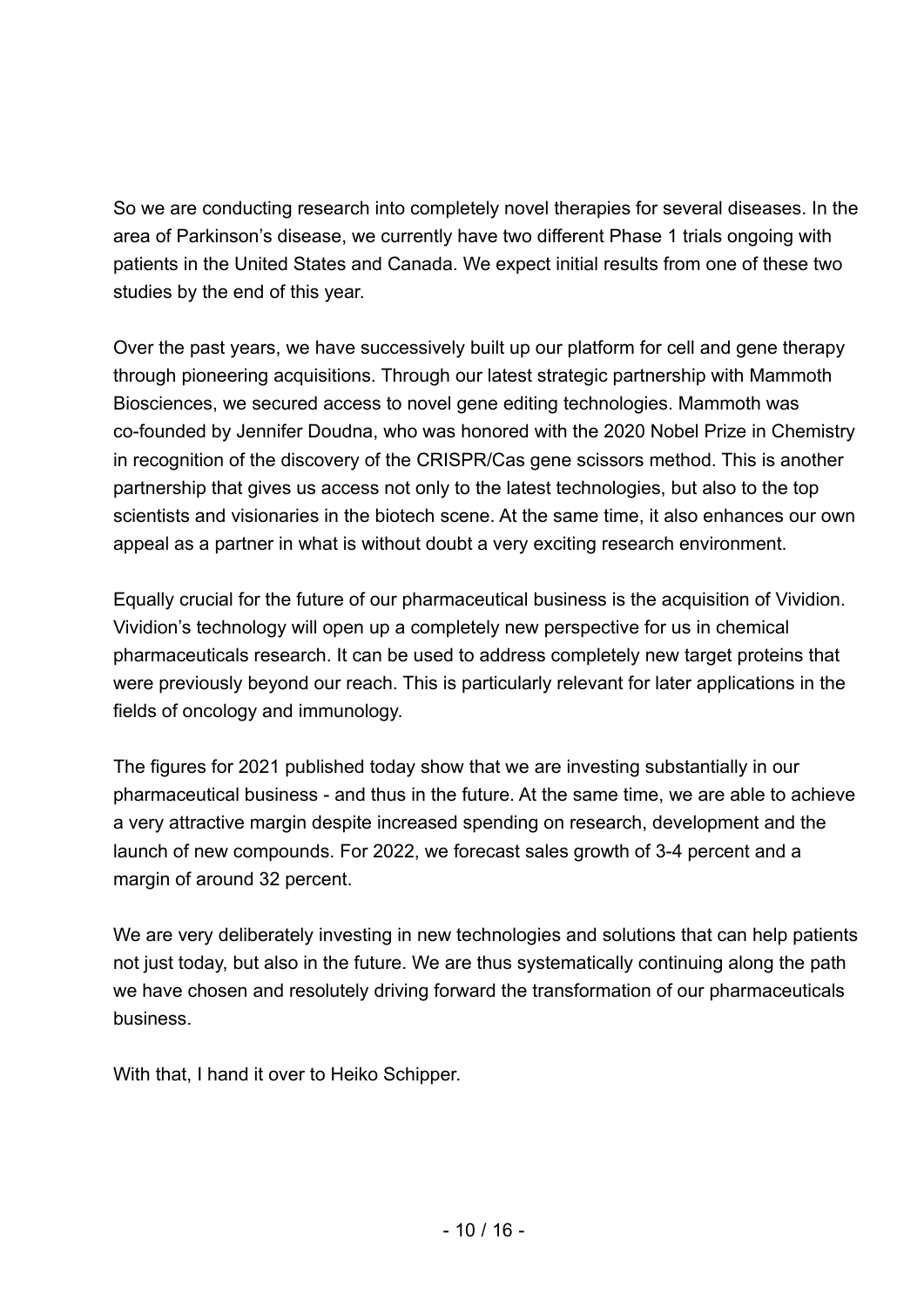### **Heiko Schipper,** *Member of the Board of Management of Bayer AG and President of the Consumer Health Division:*

Thank you, Stefan. And hello everyone. It's now my pleasure to share how Consumer Health performed in 2021 and what we expect in 2022.

We are very pleased with our business performance last year. We saw significant and broad-based sales growth across nearly all our categories and all regions, placing us among the leaders in our industry. On top of that, our margin improved for the third year in a row.

This strong performance is due in part to the new products we launched, including innovation behind some of our biggest brands. Take Bepanthen™, for example. With Bepanthen Derma™, we launched a new skincare product for severe dry skin in Latin America, Europe and Asia. In the United States, we took our Aleve™ brand into the fast-growing topical pain relief segment with the launch of AleveX™.

In 2022, we have more big innovation plans. The biggest is the launch of the Astepro™ allergy brand in the United States. Astepro™ will be the first steroid-free antihistamine spray for allergy symptoms that's available over-the-counter in the U.S. Previously only available with a prescription, this important switch adds to our industry-leading allergy portfolio to offer a real breakthrough for the 50 million Americans who suffer from allergies.

Looking at our industry more broadly, more and more people are recognizing the importance of personal health. Studies show that roughly 70 percent of consumers are more focused on their everyday health and wellness as a result of the pandemic. That trend is reflected in the development of our Nutritionals business, which includes leading brands like One-A-Day™ and Redoxon™. The category grew a remarkable 12 percent in 2021, on top of a strong 23 percent in 2020.

Another trend is the emergence of digital technologies. Today, people have more access to digital health information than at any other point in human history. In Germany alone, at least 2/3rds of people look to their cell phones as the first source of information about their own health.

That's one of the reasons we entered into a partnership with Ada Health last year. Ada is a Berlin-based company that has developed a medical assessment platform with the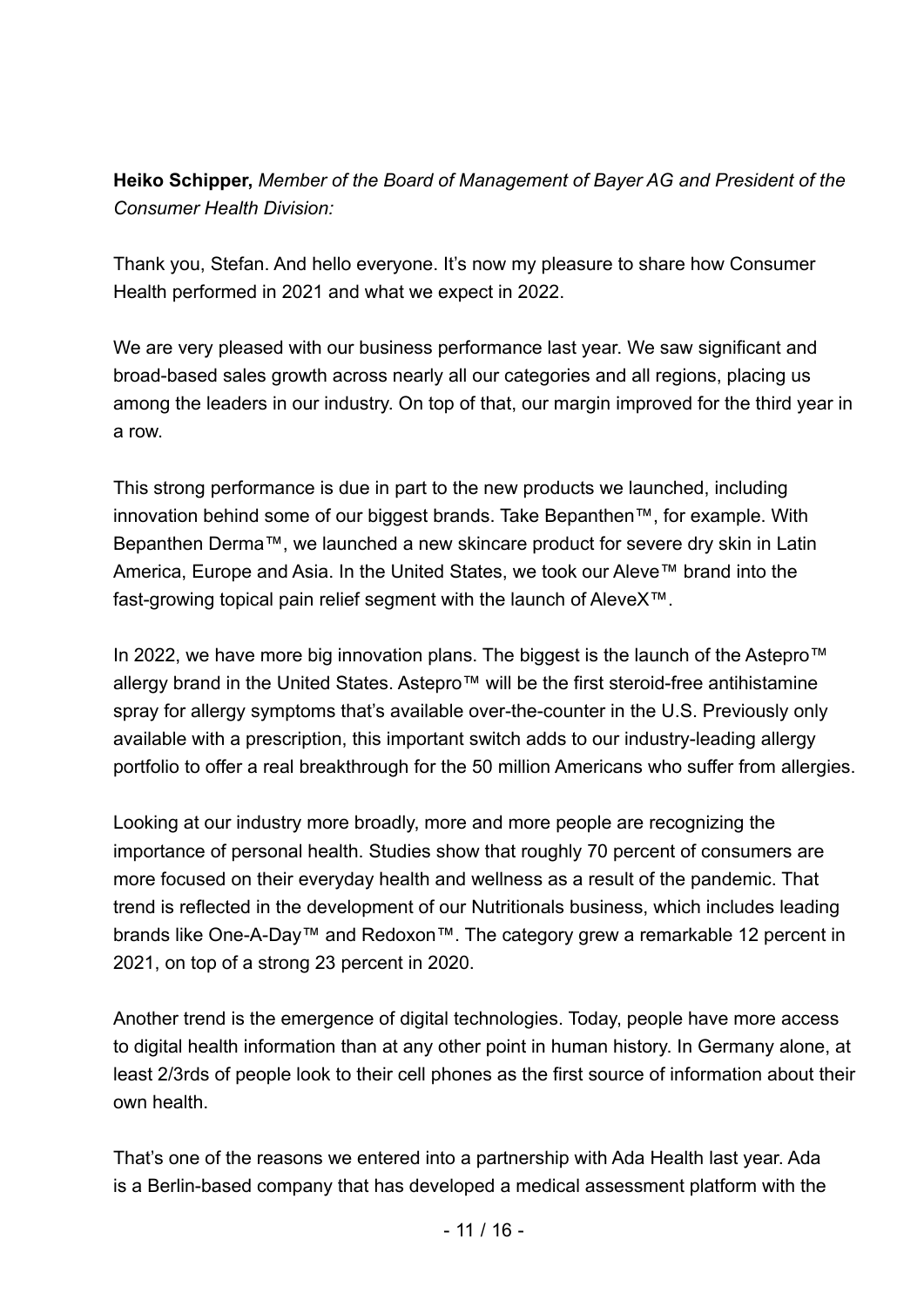help of artificial intelligence and doctor insight. More than 11 million people around the world have used the platform since 2016, making Ada Health the world's most popular symptom analysis app. Their platform, which is available on several of our brand websites, helps users find appropriate individualized medical information and care that is backed by scientific and medical expertise.

We also see digitalization playing a crucial role in other areas of our industry. E-commerce is a great example. Whether through large global platforms or smaller online pharmacies, more people are accessing our products through digital channels than ever before. We have significantly strengthened our e-commerce presence over the past years and in 2021, the channel already contributed to 10 percent of our sales.

Another focus of our work is expanding global access to our products where it is needed most. We aim to enable access to basic healthcare products for people in underserved communities worldwide. As part of this ambition, we have launched The Nutrient Gap Initiative. In just one year, The Nutrient Gap Initiative has already reached 20 million people around the world with everyday health products, education, and empowerment. An essential component is our partnership with the NGO Vitamin Angels. Our work with them aims to reach pregnant women and their babies with education and access to multiple micronutrient supplementation, which the WHO recently added to their list of essential medicines. We hope this will soon become the global standard of care.

On top of expanding access, we are also investing 100 million euros in more sustainable production of our products. By 2030, all our product packaging will be recyclable or reusable, because we believe that good business, human health and a healthy planet go hand-in-hand.

So how do these plans translate into our business outlook for this year? In 2022, we expect continued growth across our industry. We plan to once again outpace the industry with sales growth between 4-5 percent. We will increase our investments in innovation, in particular with the Astepro™ launch in the U.S. Therefore, we expect an EBITDA margin before special items between 22 percent and 23 percent, reflecting the increased investment levels behind innovation this year.

With that, I'm happy to hand it over to you, Sarena.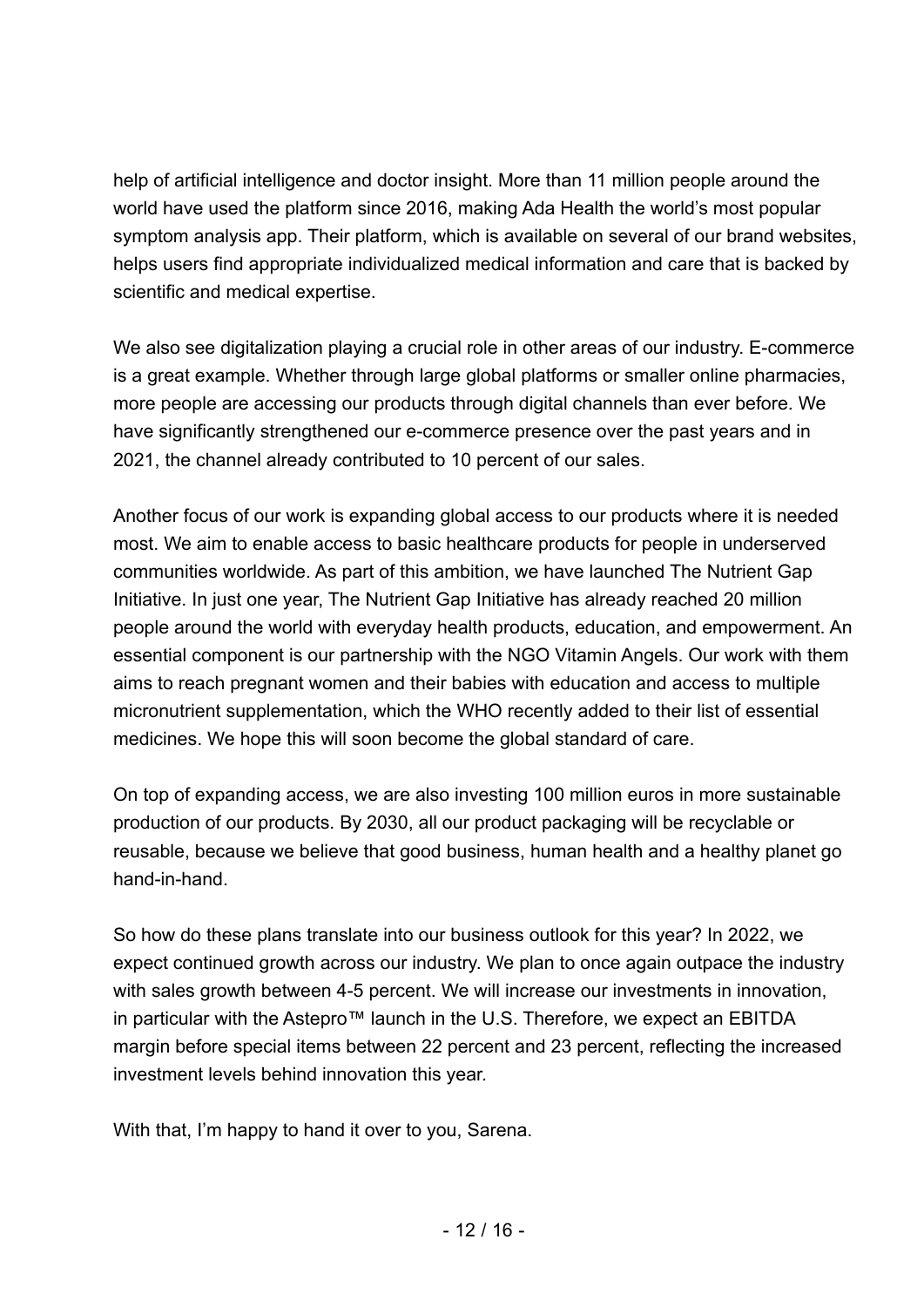### **Sarena Lin,** *Member of the Board of Management of Bayer AG, Chief Transformation and Talent Officer*

Let me start by echoing Werner's concerns for all our colleagues in Ukraine. You can count on us to do everything we can to support.

Turning to all of our achievements in 2021that my colleagues talked about – from our business performance to great progress in innovation and sustainability – these were only possible because of our people.

Bayer has around 100,000 employees worldwide, who are very passionate and dedicated to our customers, our vision, and our goals. They have maintained this commitment, drive, and high engagement in spite of having to cope with a global pandemic for over two years. We have a great deal of pride and respect for what our teams have achieved, and we are very grateful for their efforts.

At the same time, ensuring our employees' health and safety has always been our top priority. We supported working from home wherever possible. And where physical presence is required, such as in our manufacturing and R&D facilities, we provided additional protective equipment, strict hygiene and safety rules, and back-up plans for the critical infrastructure. We helped with testing and actively offered vaccinations wherever we could. Very fortunately, our measures have had an impact: In every single country where data is available, the vaccination rate amongst Bayer employees is higher than the national rates – sometimes substantially higher.

Our voluntary vaccination campaign was a very important element of our pandemic response, but it is only one of the measures we've taken since the start of the pandemic. In Germany alone where we have approximately 23,000 employees, we set up vaccination centers at all major company sites. Over 27,000 vaccinations were administered, and the average vaccination rate is over 90 percent across our sites. We've distributed hundreds of thousands of masks and over half a million self-tests directly to employees' homes and to our sites.

We are truly proud of how our colleagues went above and beyond to help fight the pandemic. For example, at the very peak of the pandemic in India in May of last year, our colleagues at our Vapi production site quickly repurposed the nitrogen plant to supply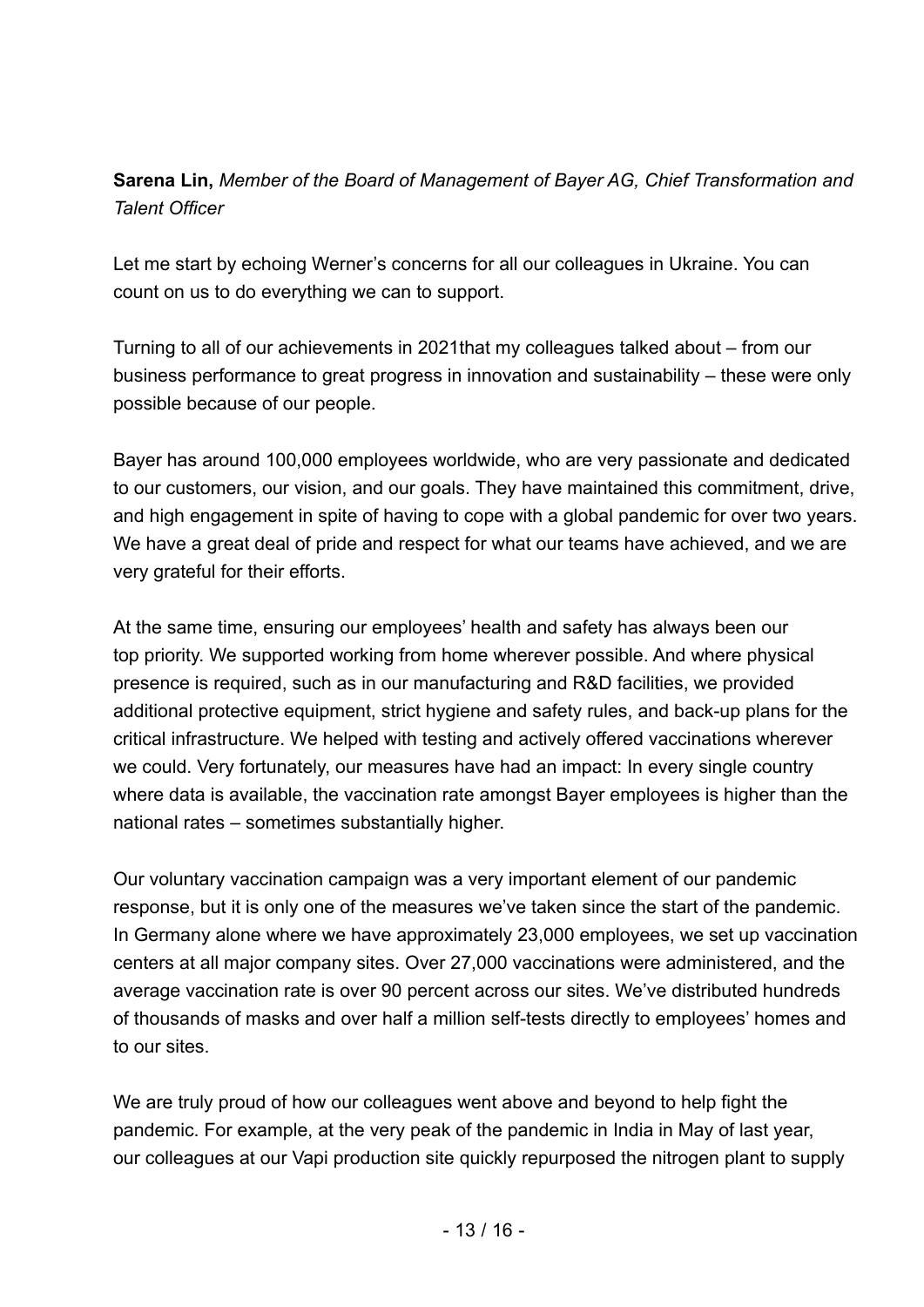the local hospital with much-needed oxygen. This is just one of countless examples that highlight our employees living our vision of health for all, hunger for none.

Tragically, we have also lost colleagues as a result of the COVID-19-pandemic. We are obviously deeply saddened by these losses and have made sure we provide appropriate support to their loved ones.

It has been remarkable that we have not only continued to operate, but to thrive in this challenging environment. All the more so because the world around us is changing at an unprecedented pace. Werner has already mentioned it: The bio revolution is shifting the paradigms of our industries and opening up huge opportunities for us.

But to fully leverage these opportunities, we need to continuously evolve. Not only in relentless business innovation, but also in driving a cultural transformation that will redefine how we work together, streamline processes, accelerate decision-making, and make our teams even more diverse and inclusive. We are setting high expectations of our leaders – to engage and develop their teams, to shape business growth and the environment, and to continue to drive performance and delivery.

I am also happy to report that we are making great strides in meeting our global inclusion and diversity goals, including reaching gender parity across all managerial levels by 2030. We have not only appointed capable female leaders in key positions, but we have also continued to strengthen skills and awareness building through unconscious bias trainings, and to increase transparency through gender pay equity reporting.

The pandemic has clearly shaped the relationship between employer and employees, as well as employees' attitudes toward work and family. As we prepare to bring our employees back to the office, there is no better time for us to re-examine what would the future of work look like, that is becoming more digital and flexible. At the same time, for a science-based company like Bayer, we have the perfect opportunity to continue to amplify our purpose and values, and strengthen an agile, performance-oriented work culture.

And with that, I'll hand it back to you, Werner.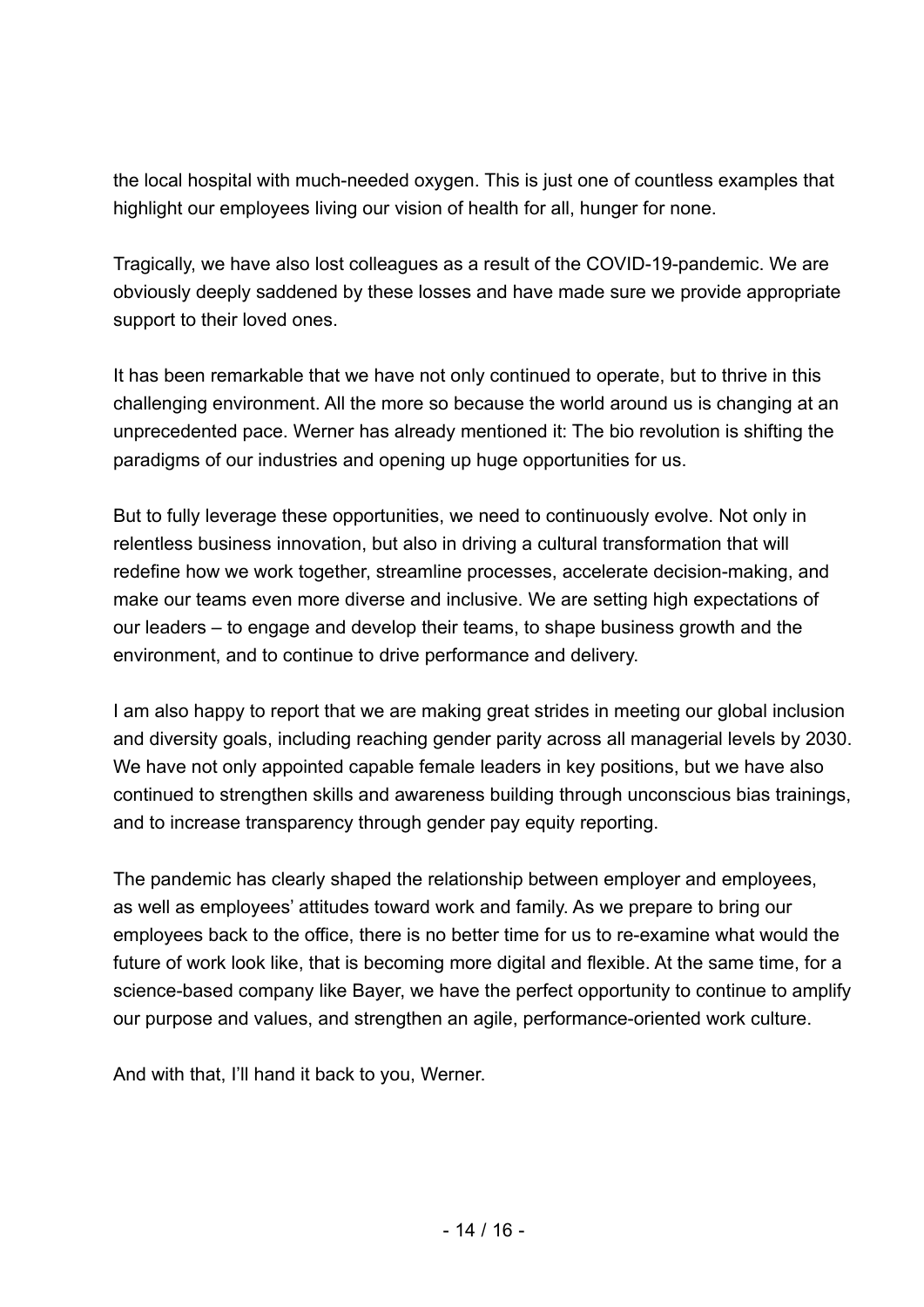#### **Werner Baumann:**

#### Ladies and gentlemen,

As you can see, there is a lot going on at Bayer, and things are moving in a very positive direction. Team Bayer is working on a large number of topics every day, with great urgency and enthusiasm. And we are optimistic when we look ahead to 2022 and beyond.

Of course, the current situation in the world around us is beset with numerous question marks. These days, this applies in particular to the invasion of Ukraine. But the further development of the pandemic, inflationary pressures in many countries and the tense situation in supply chains are also causing uncertainties which the business world has to contend with.

We've taken a close look at the industries we're active in, and you have heard the views of my colleagues. We expect market growth in all our businesses and the positive development we saw last year to continue in 2022.

For Bayer as a whole, this translates into the following outlook, which we are presenting on a currency-adjusted basis to enhance the comparability of operational performance. In fiscal 2022, we expect to achieve sales of approximately 46 billion euros. This would correspond to a currency- and portfolio-adjusted increase of 5 percent.

We anticipate a clean EBITDA margin of about 26 percent. Based on the sales target, this would correspond to clean EBITDA of around 12 billion euros. For core earnings per share we are planning an increase to about 7.00 euros.

We will also likely see the U.S. Supreme Court reaching a decision in the Hardeman case this year, at least in terms of accepting or not accepting the case. I would like to take this opportunity to reiterate that we are well prepared for any decision.

As ever, our aspiration in 2022 is to deliver on our commitments: to improve human life and develop innovations. The need is greater than ever before: by the end of this year, our planet's population is likely to have exceeded the eight billion mark. The acceleration of climate change and geopolitical tensions are making the basic provision of healthcare and food increasingly difficult.